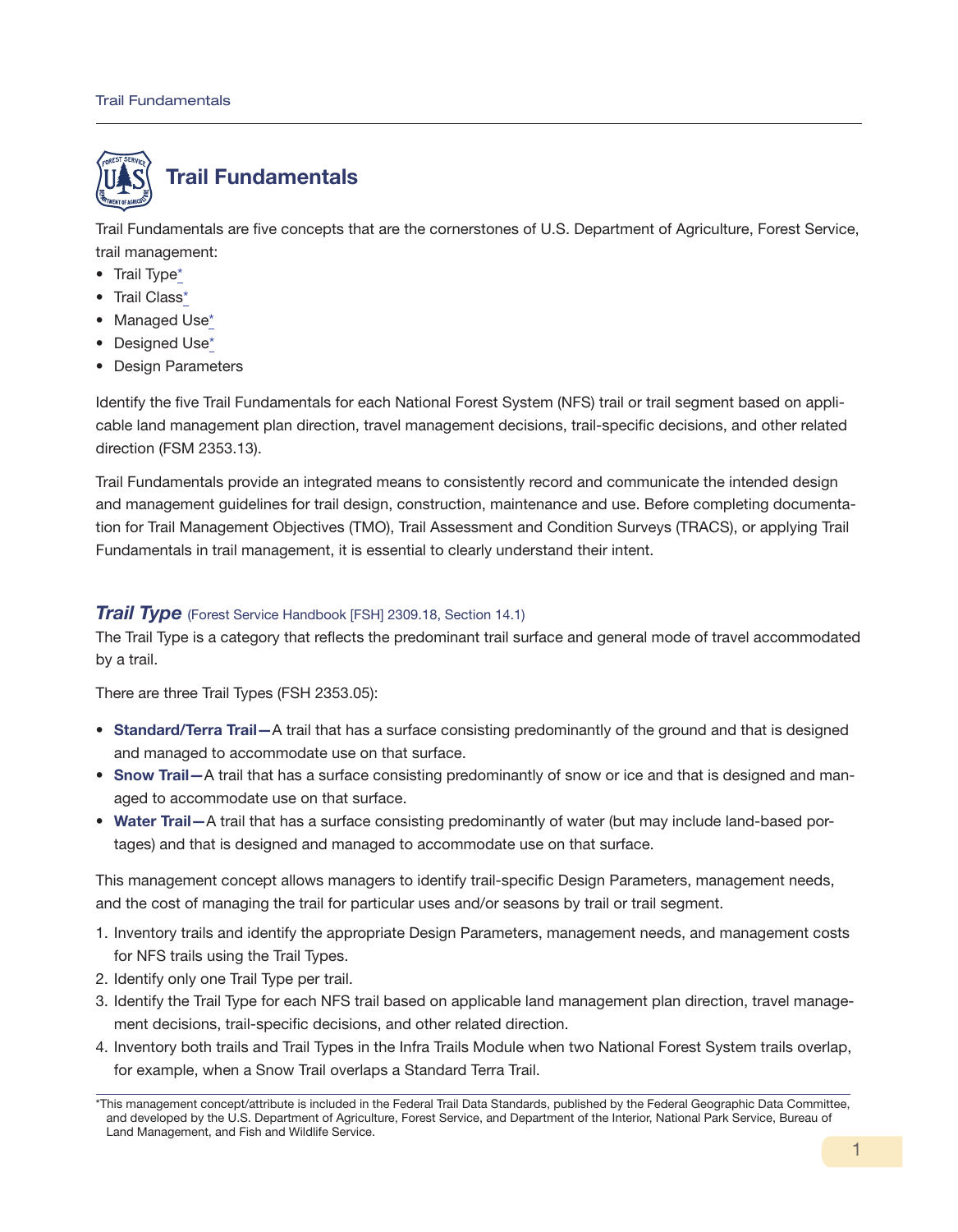## *Trail Class* (FSH 2309.18, Section 14.2)

The Trail Class is the prescribed scale of development for a trail, representing its intended design and management standards.

Trail Classes are general categories reflecting trail development scale, arranged along a continuum.

There are five Trail Classes, ranging from the least developed (Trail Class 1) to the most developed (Trail Class 5):

- Trail Class 1-Minimally Developed
- Trail Class 2—Moderately Developed
- Trail Class 3—Developed
- Trail Class 4-Highly Developed
- Trail Class 5-Fully Developed

Use Trail Classes to inventory NFS trails and to identify the applicable Design Parameters and costs for meeting the National Quality Standards for Trails.

- 1. Identify only one Trail Class per trail or trail segment.
- 2. Trail Class descriptors reflect typical attributes of trails in each class. Local deviations from any Trail Class descriptor may be established based on trailspecific conditions, topography, or other factors, provided that the deviations are consistent with the general intent of the applicable Trail Class.
- 3. There is a direct relationship between Trail Class and Managed Uses (FSH 2309.18, Section 14.3): generally, one cannot be determined without consideration of the other.
- 4. Identify the appropriate Trail Class for each NFS trail or trail segment based on the management intent in the applicable land management plan, travel management decisions, trail-specific decisions, and other related direction. Apply the Trail Class that most closely reflects the management intent for the trail or trail segment, which may or may not reflect the current condition of the trail.



Multnomah Falls Trail, Oregon, in the Columbia River Gorge National Scenic Area is an iconic and well-known Class 4 trail.

For specifics on each Trail Class, refer to the Trail Class Matrix (FSH 2309.18, Section 14.2, Exhibit 01) on pages 33 and 34 and USFS Trail Class photo examples on pages 35 through 48 in this publication.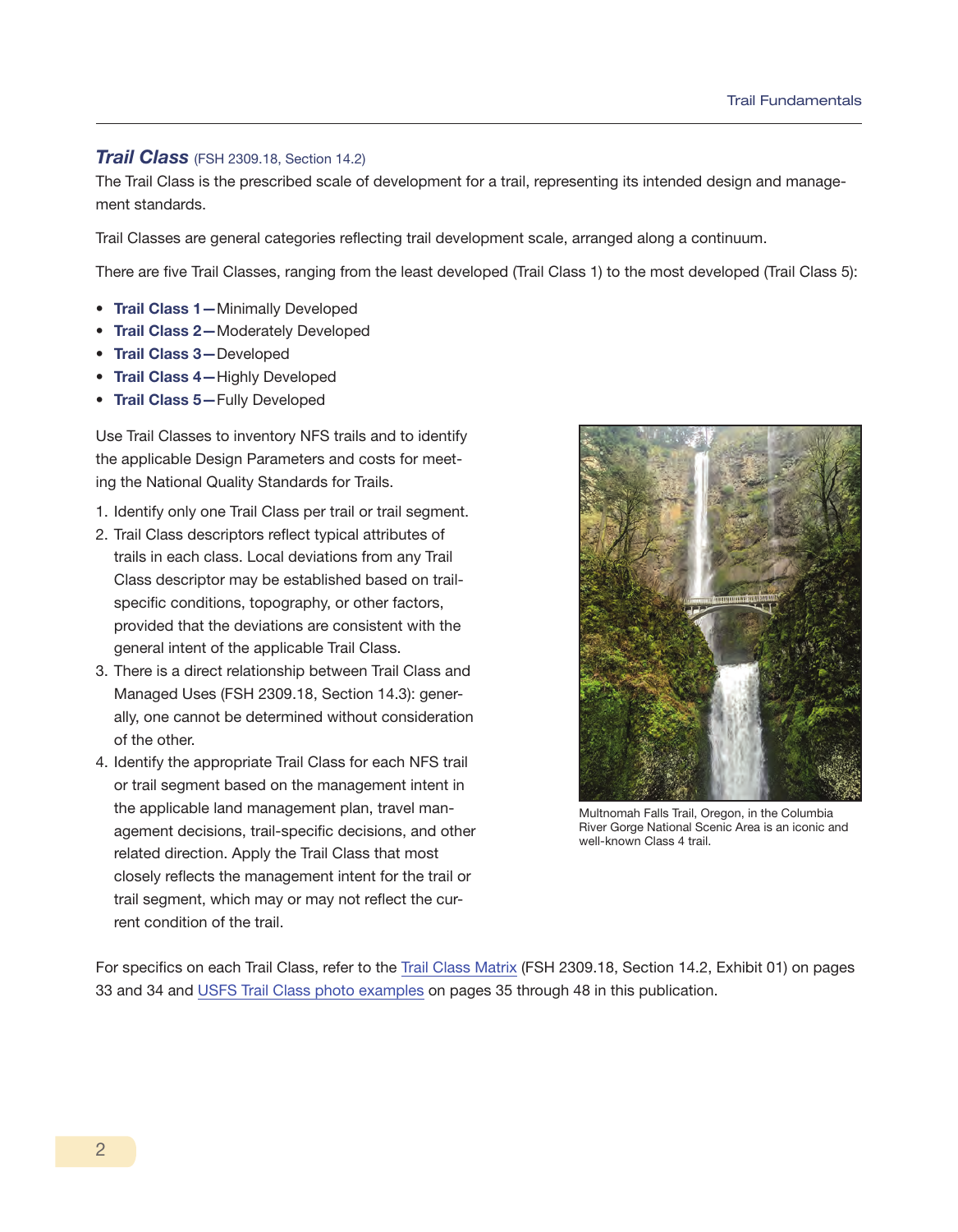#### *Managed Use* (FSH 2309.18, Section 14.3)

Managed Use is a mode of travel that is actively managed and appropriate on a trail, based on its design and management.

- 1. Managed Use indicates management intent to accommodate a specific use.
- 2. There can be more than one Managed Use per trail or trail segment.
- 3. The Managed Uses for a trail are usually a small subset of all the allowed uses on the trail, that is, uses that are allowed unless specifically prohibited. For example, on a trail that is closed to all motorized use but open to all non-motorized use, the Managed Uses could be Hiker/Pedestrian and Pack and Saddle. The allowed uses, however, would also include bicycles and all other non-motorized uses.
- 4. Identify the Managed Uses for each NFS trail or trail segment based on applicable land management plan direction, travel management decisions, trail-specific decisions, and other related direction.
- 5. There is a direct relationship between Managed Use and Trail Class: generally, one cannot be determined without consideration of the other. Not all Trail Classes are appropriate for all Managed Uses. For guidance on the potential appropriateness of each Trail Class to each Managed Use, see FSH 2309.18, Section 14.3, Exhibit 01.

## *Designed Use* (FSH 2309.18, Section 14.4)

Designed Use is the single Managed Use of a trail that requires the most demanding design, construction, and maintenance parameters and that, in conjunction with the applicable Trail Class, determines which Design Parameters will apply to a trail.

- 1. There is only one Designed Use per trail or trail segment. Although a trail or trail segment may have more than one Managed Use and numerous uses may be allowed, only one Managed Use is identified as the design driver or Designed Use.
- 2. Determine the Designed Use for a trail or trail segment from the Managed Uses identified for that trail. When making this determination, consider all Managed Uses that occur during all seasons of use of the trail or trail segment. Assess any essential or limiting geometry for the Managed Uses of the trail or trail segment to determine whether any trail-specific adjustments are necessary to the applicable Design Parameters.
	- a. In some situations, when there is more than one Managed Use identified for a trail, the Designed Use may be readily apparent. For example, on a trail with Managed Uses of all-terrain vehicle and motorcycle, all-terrain vehicle use would be the Designed Use because this use requires wider tread widths and has lower tolerances for surface obstacles and maximum trail grades.
	- b. In other situations involving more than one Managed Use, the Designed Use may not be readily apparent, as is often the case when there are fewer differences between the applicable sets of Design Parameters than in the example above. For example, on a trail that is actively managed for hiker and pedestrian, pack and saddle, and bicycle use, pack and saddle use would likely be the Designed Use because of the three Managed Uses, pack and saddle use generally has the most limiting design requirements. While the Bicycle Design Parameters are very similar to the Pack and Saddle Design Parameters, the Design Parameters for this trail may need to be adjusted to accommodate bicycles.